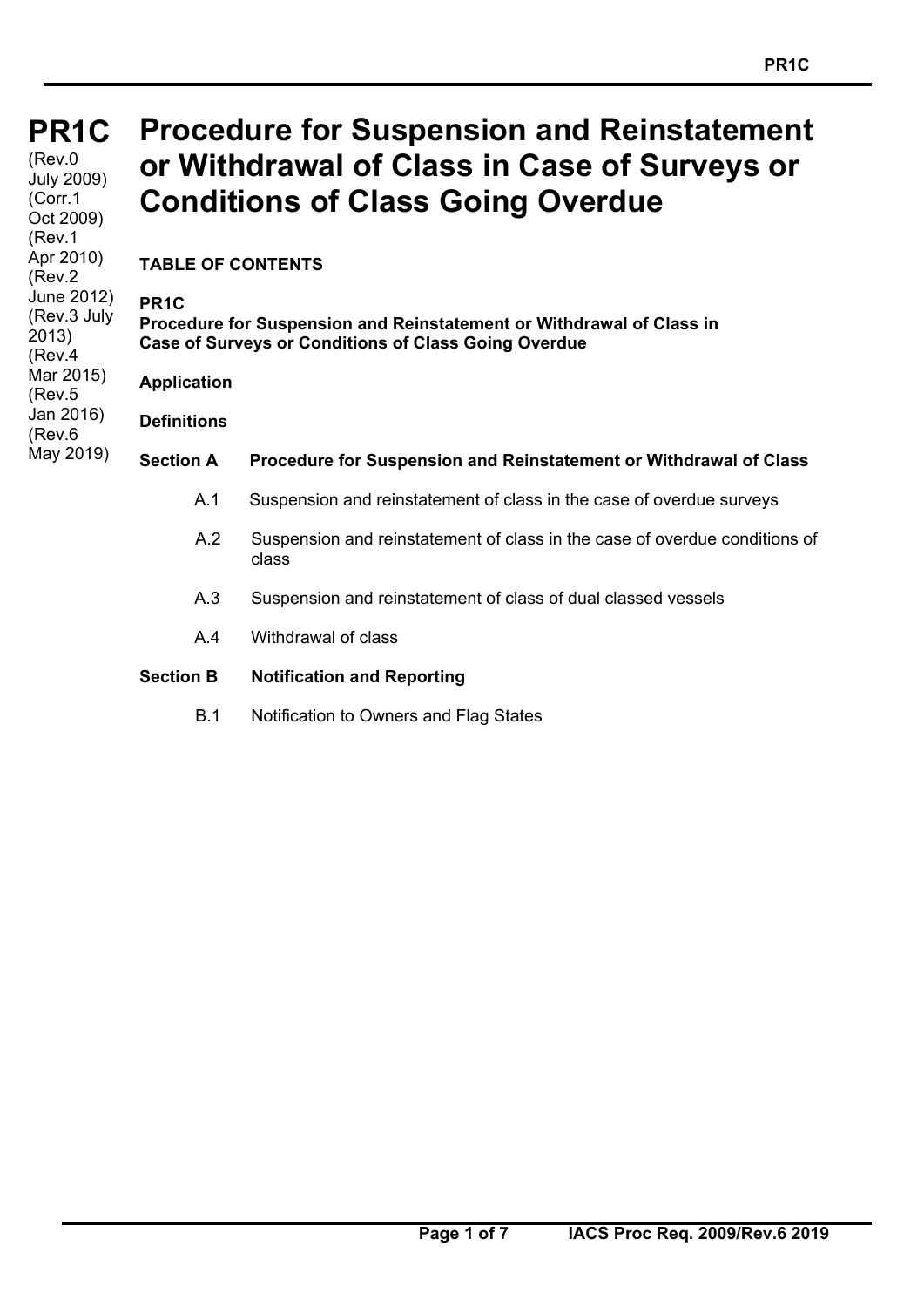#### **PR1C**  Notes:

- (cont) 1. This Procedural Requirement applies to the suspension and reinstatement or withdrawal of class in case of surveys, conditions of class or recommendations going overdue on or after 1 July 2009.
	- 2. Rev.1 of this Procedural Requirement applies from 1 July 2010.
	- 3. Revision 2 of this Procedural Requirement applies to the suspension and reinstatement or withdrawal of class in case of surveys, conditions of class or recommendations going overdue on or after 1 July 2013.
	- 4. Rev.3 of this Procedural Requirement applies from 1 July 2014.
	- 5. Rev.4 of this Procedural Requirement applies from 1 July 2016.
	- 6. Rev.5 of this Procedural Requirement applies from 1 January 2017.
	- 7. Rev.6 of this Procedural Requirement applies from 1 July 2020.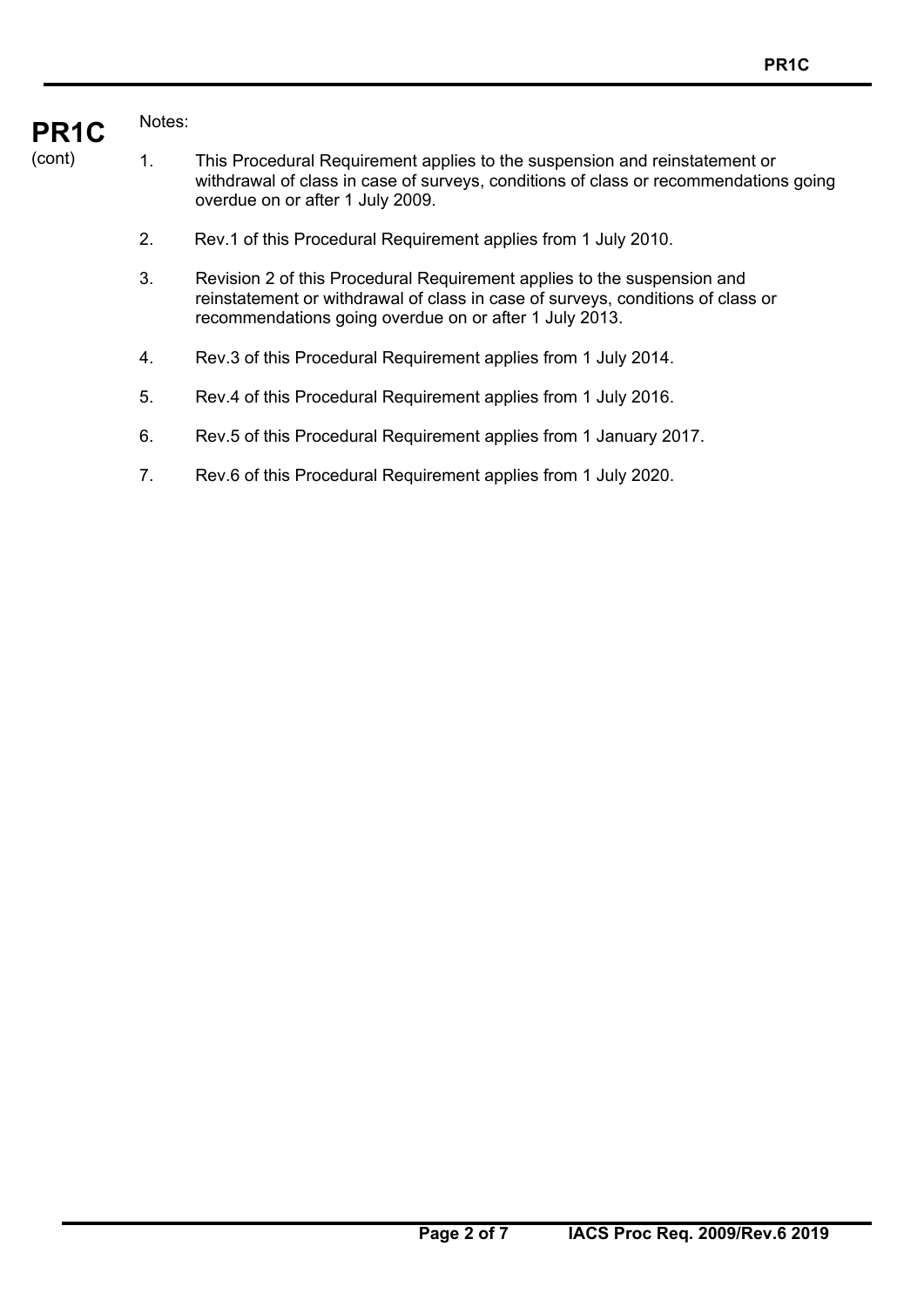#### **PR1C**  (cont) **PR1C Procedure for Suspension and Reinstatement or Withdrawal of Class in Case of Surveys or conditions of class Going Overdue**

# **Application**

This Procedure contains procedures and requirements pertaining to suspension and reinstatement or withdrawal of class and is applicable, unless stated otherwise, to vessels of over 100 GT of whatever type, self propelled or not, restricted or unrestricted service, except for "inland waterway" vessels.

The obligations of this Procedure apply to Classification Societies which are subject to verification of compliance with QSCS.

## **Definitions**

'Disclassed' means class has been suspended or withdrawn.

'Dual class vessel' means a vessel which is classed by two Societies between which there is a written agreement regarding sharing of work.

'Conditions of Class' mean requirements to the effect that specific measures, repairs, surveys etc. are to be carried out within a specific time limit in order to retain Classification.

'Exceptional circumstances' means unavailability of dry-docking facilities; unavailability of repair facilities; unavailability of essential materials, equipment or spare parts; or delays incurred by action taken to avoid severe weather conditions.

'Force Majeure' means damage to the ship; unforeseen inability of the Society to attend the vessel due to the governmental restrictions on right of access or movement of personnel; unforeseeable delays in port or inability to discharge cargo due to unusually lengthy periods of severe weather, strikes or civil strife; acts of war; or other force majeure.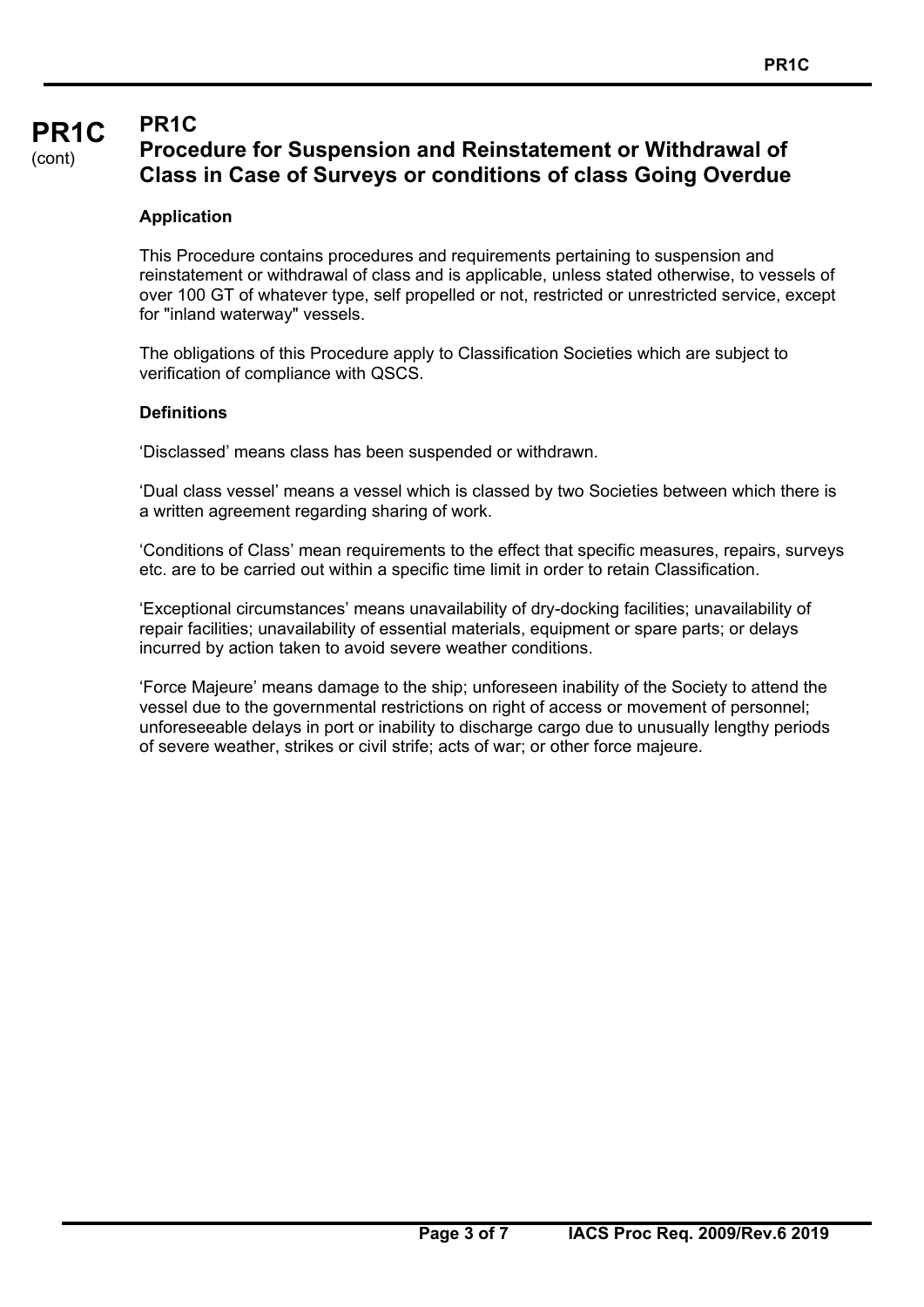#### **PR1C Section A - Procedure for Suspension and Reinstatement or Withdrawal of Class**

# **A.1 Suspension and reinstatement of class in the case of overdue surveys**

A.1.1 Owners are to be notified that the 5-year Class Certificate expires, and classification is automatically suspended, from the certificate expiry date in the event that the Special (Renewal) Survey has not been completed or is not under attendance for completion prior to resuming trading, by the due date, or by the expiry date of any extension granted in A.1.1.1.

Classification will be reinstated upon satisfactory completion of the surveys due. The surveys to be carried out are to be based upon the survey requirements at the original date due and not on the age of the vessel when the survey is carried out. Such surveys are to be credited from the date originally due. However, the vessel is disclassed from the date of suspension until the date class is reinstated.

A.1.1.1 Under "exceptional circumstances", the Society may grant an extension not exceeding three (3) months to allow for completion of the Special Survey provided that the vessel is attended and the attending Surveyor(s)<sup>1</sup> so recommend(s) after the following has been carried out:

a) annual survey;

 $\overline{a}$ 

(cont)

- b) re-examination of conditions of class;
- c) progression of the Special Survey as far as practicable;
- d) in the case where dry docking is due prior to the end of the class extension, an underwater examination is to be carried out by an approved diving company. An underwater examination by an approved company may be dispensed with in the case of extension of dry-docking survey not exceeding 36 months interval provided the ship is without outstanding condition of class regarding underwater parts.

A.1.1.2 In the case that the Class Certificate will expire when the vessel is expected to be at sea, an extension to allow for completion of the Special Survey may be granted provided there is documented agreement to such an extension prior to the expiry date of the certificate, and provided that positive arrangements have been made for attendance of the Surveyor at the first port of call, and provided that the Society is satisfied that there is technical justification for such an extension. Such an extension is to be granted only until arrival at the first port of call after the expiry date of the certificate. However, if owing to "exceptional circumstances" the special survey cannot be completed at the first port of call, A1.1.1 may be followed, but the total period of extension shall in no case be longer than three months after the original due date of the special survey.

A.1.2 Annual Surveys: Owners are to be notified that the Class Certificate becomes invalid, and classification is automatically suspended, if the Annual Survey has not been completed within three (3) months of the due date of the annual survey, unless the vessel is under attendance for completion of the Annual Survey.

Classification will be reinstated upon satisfactory completion of the surveys due. Such surveys are to be credited from the date originally due. However, the vessel is to be disclassed from the date of suspension until the date class is reinstated.

<sup>1</sup> See Procedural Requirement 20 'Procedural Requirement for certain ESP surveys'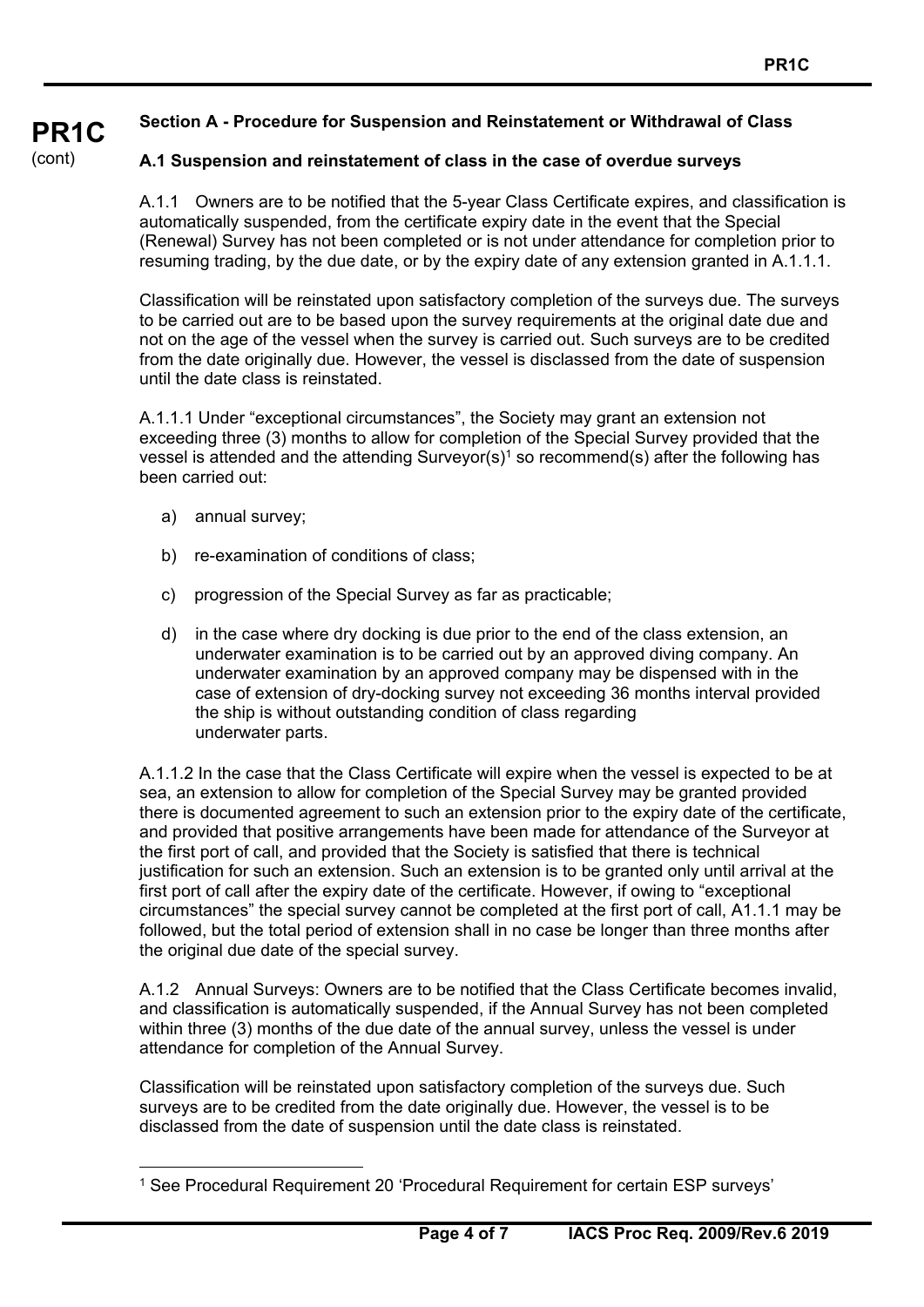#### **PR1C**  (cont) A.1.3 Intermediate Surveys: Owners are to be notified that the Class Certificate becomes invalid, and classification is automatically suspended, if the Intermediate Survey has not been completed within three (3) months of the due date of the third annual survey in each periodic survey cycle, unless the vessel is under attendance for completion of the Intermediate Survey.

Classification will be reinstated upon satisfactory completion of the surveys due. Such surveys are to be credited from the date originally due. However, the vessel is to be disclassed from the date of suspension until the date class is reinstated.

A.1.4 Continuous Survey Item(s): Continuous survey item(s) due or overdue at time of annual survey is to be dealt with. The vessel's class will be subject to a suspension procedure if the item(s) is not surveyed, or postponed by agreement.

A.1.5 Vessels laid-up in accordance with the Society's Rules prior to surveys becoming overdue need not be suspended when surveys addressed above become overdue.

However, vessels which are laid-up after being suspended as a result of surveys going overdue, remain suspended until the overdue surveys are completed.

A.1.6 When a vessel is intended for a demolition voyage with any periodical survey overdue, the vessel's class suspension may be held in abeyance and consideration may be given to allow the vessel to proceed on a single direct ballast voyage from the lay up or final discharge port to the demolition yard. In such cases a short term Class Certificate with conditions for the voyage noted may be issued provided the attending surveyor finds the vessel in satisfactory condition to proceed for the intended voyage.

A.1.7 Force Majeure: If, due to circumstances reasonably beyond the owner's or the Society's control as defined above, the vessel is not in a port where the overdue surveys can be completed at the expiry of the periods allowed above, the Society may allow the vessel to sail, in class, directly to an agreed discharge port, and if necessary, hence, in ballast, to an agreed port at which the survey will be completed, provided the Society:

- a) exams the ship's records;
- b) carries out the due and/or overdue surveys and examination of conditions of class at the first port of call when there is an unforeseen inability of the Society to attend the vessel in the present port, and
- c) has satisfied itself that the vessel is in condition to sail for one trip to a discharge port and subsequent ballast voyage to a repair facility if necessary. (Where there is unforeseen inability of the Society to attend the vessel in the present port, the master is to confirm that his ship is in condition to sail to the nearest port of call.)

The surveys to be carried out are to be based upon the survey requirements at the original date due and not on the age of the vessel when the survey is carried out. Such surveys are to be credited from the date originally due.

If class has already been automatically suspended in such cases, it may be reinstated subject to the conditions prescribed in this paragraph.

A.1.8 When a vessel is intended for a single voyage from laid-up position to a repair yard or another place of lay-up with any periodical survey overdue, the vessel's class suspension may be held in abeyance and consideration may be given to allow the vessel to proceed on a single direct ballast voyage from the site of lay up to a repair yard or another place of lay-up,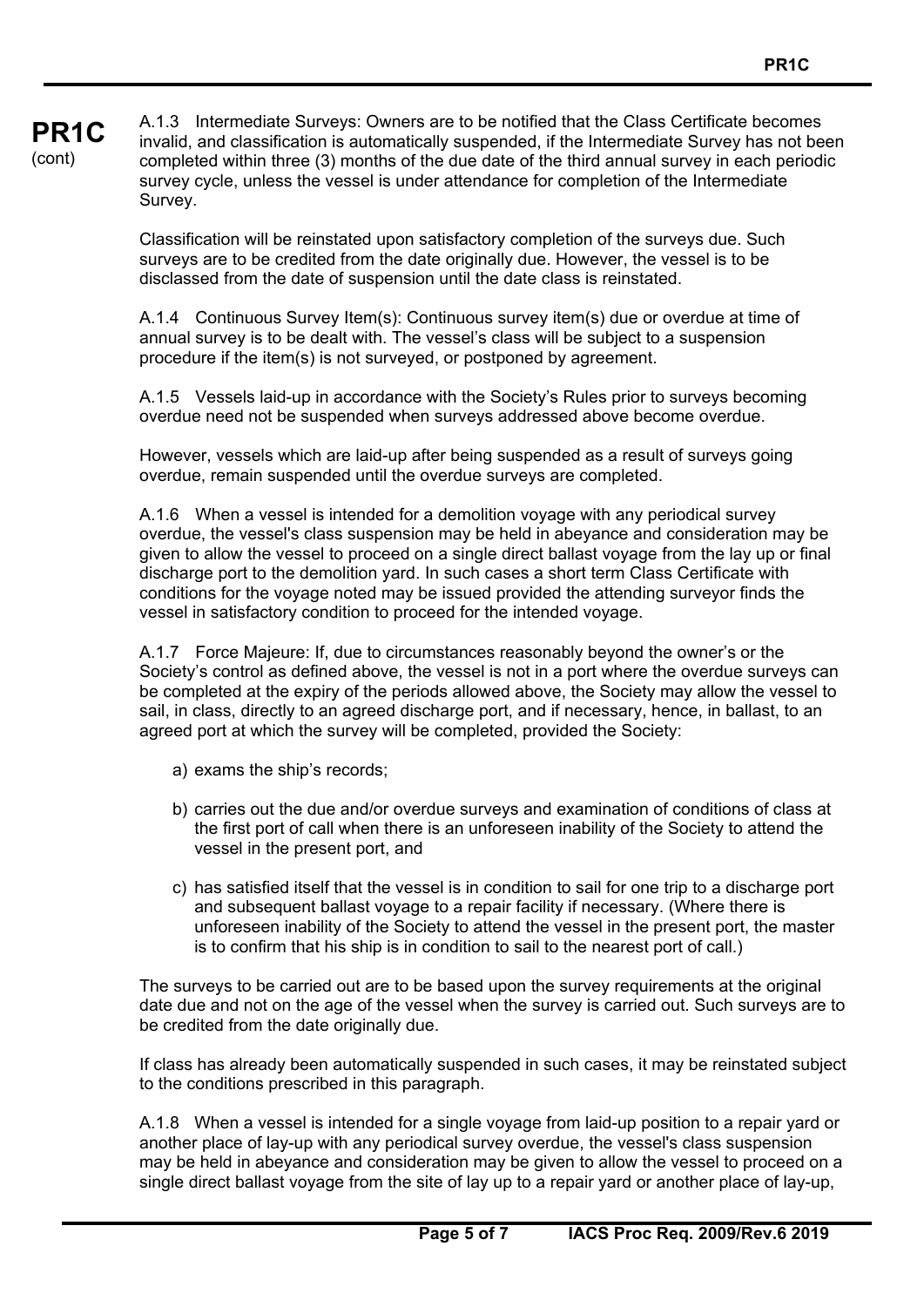**PR1C**  (cont) upon agreement with the Flag Administration, provided the Society finds the vessel in satisfactory condition after surveys, the extent of which are to be based on surveys overdue and duration of lay-up. A short term Class Certificate with conditions for the intended voyage may be issued. This is not applicable to vessels whose class was already suspended prior to being laid-up.

# **A.2 Suspension and reinstatement of class in the case of overdue conditions of class**

A.2.1 Each condition of class will be assigned a due date for completion. Owners will be notified of these dates and that the vessel's class will be subject to a suspension procedure if the item is not dealt with, or postponed by agreement, by the due date.

A.2.2 Classification will be reinstated upon verification that the overdue condition of class has been satisfactorily dealt with. However, the vessel is to be disclassed from the date of suspension until the date class is reinstated.

# **A.3 Suspension and reinstatement of class of dual classed vessels**

A.3.1 When a vessel is dual classed and in the event that one of the Societies involved takes action to suspend the class of the vessel for technical reasons, the Society concerned will advise the other Society of the reasons for such action and the full circumstances within five (5) working days.

A.3.2 The other Society will, upon receipt of this advice, also suspend the class of the vessel, unless it can otherwise document that such suspension is incorrect.

A.3.3 When either Society decides to reinstate class, it is to inform the other Society.

# **A.4 Withdrawal of class**

A.4.1 When class of a vessel has been suspended for a period of six (6) months due to overdue surveys and/or conditions of class, the class is to be withdrawn. A longer suspension period may be granted when the vessel is not trading as in cases of lay-up, awaiting disposition in case of a casualty or attendance for reinstatement.